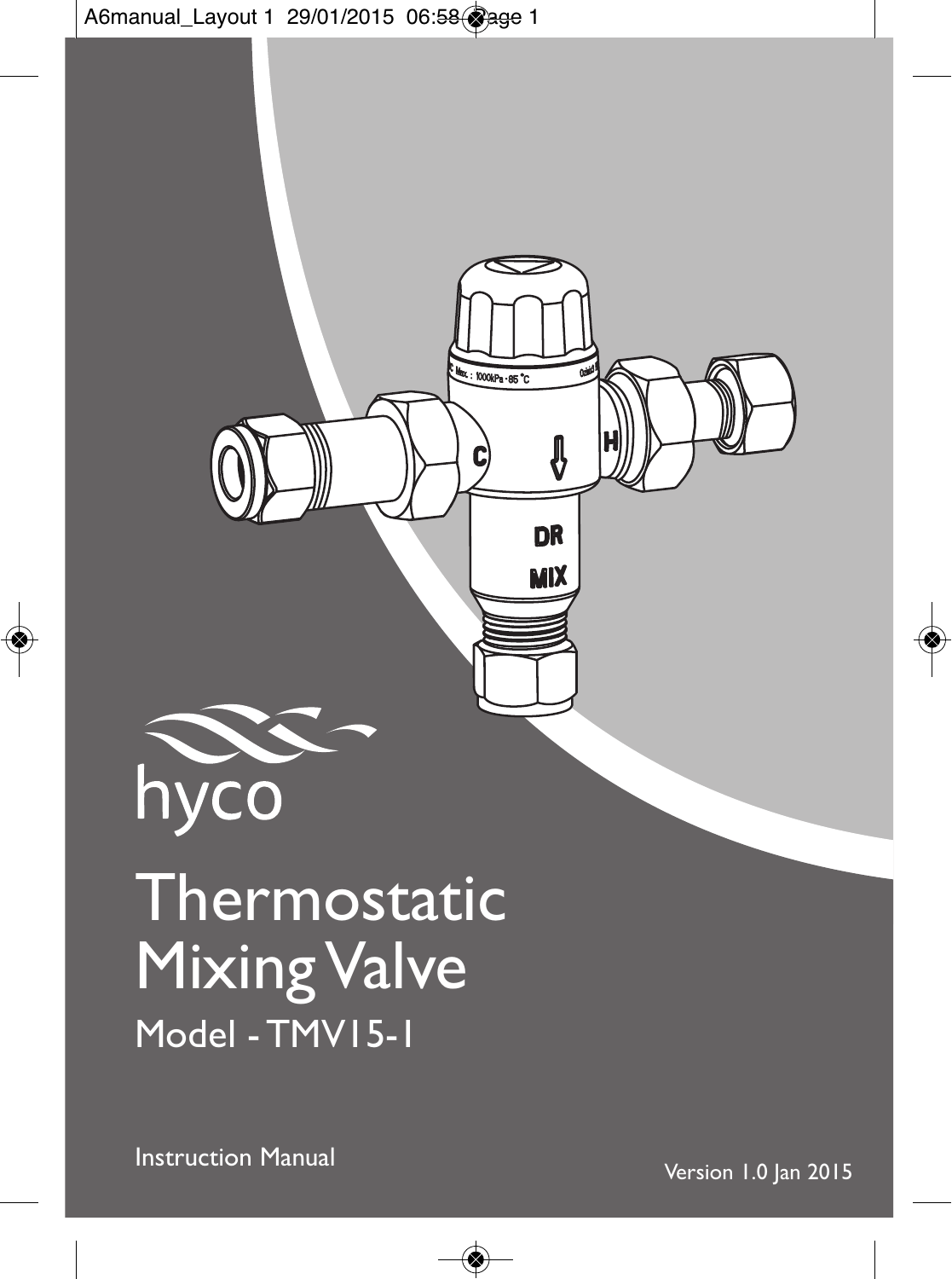PLEASE READ THESE INSTRUCTIONS BEFORE COMMENCING INSTALLATION. UPON COMPLETION OF INSTALLATION ENSURE THE INSTRUCTIONS ARE LEFT WITH THE USER/ MAINTAINER OF THE PRODUCT.

## **Thermostatic Mixing Valve**

## 1. INTRODUCTION

Thank you for purchasing a Hyco Thermostatic MixingValve.The valve can be used with the Hyco Speedflow or Powerflow unit or larger unvented cylinders, where maintaining water supply at a safe and constant temperature is necessary. Tested and approved under the TMV3 scheme the TMV15-1 is ideal for use in many applications including schools, hospitals, public washrooms, restaurants and office and commercial kitchens.

 THE INSTALLER SHOULD ENSURE THAT THE INSTALLATION COMPLIES WITH ALL CURRENT REGULATIONS AND LEGISLATION.

 $\sqrt{N}$  BEFORE COMMENCING INSTALLATION ENSURE THAT THE SUPPLY CONDITIONS ARE CHECKED TO ENSURE COMPLIANCEWITH THE PARAMETERS SHOWN INTHE TECHNICAL SPECIFICATIONTABLE (E.G. SUPPLY PRESSURE,TEMPERATURES).

 $\hat{P}$  ENSURE THAT THE DESIGNATION OF THE VALVE MATCHES THE INTENDED APPLICATION.



 $\bigwedge$  flush both supply pipes before connecting the valve to REMOVE ANY DEBRIS.

 $\triangle$  annual inspection and maintenance is required to ensure PROPER PERFORMANCE AND MAXIMUM LIFE. ENSURE THAT ACCESS TO THEVALVE IS NOT OBSTRUCTED SO THAT FUTURE MAINTENANCE CAN BE CARRIED OUT.

 $\triangle$  the hot and cold water supplies must be connected to the CORRECT CONNECTIONS ONTHEVALVE AS PER THE MARKINGS INDICATED ONTHEVALVE BODY.

 $\bigwedge$  thevalve should not be installed where there is a possibility OF THEVALVE BEING DEPRIVED OFWATER ORWHERE DEMAND IS **GREATER THAN ANY STORED SUPPLIES.** 

 $\bigwedge$  the hot supply tempertaure should be at least 10°C above the VALVES SET MIXED OUTLET TEMPERATURE.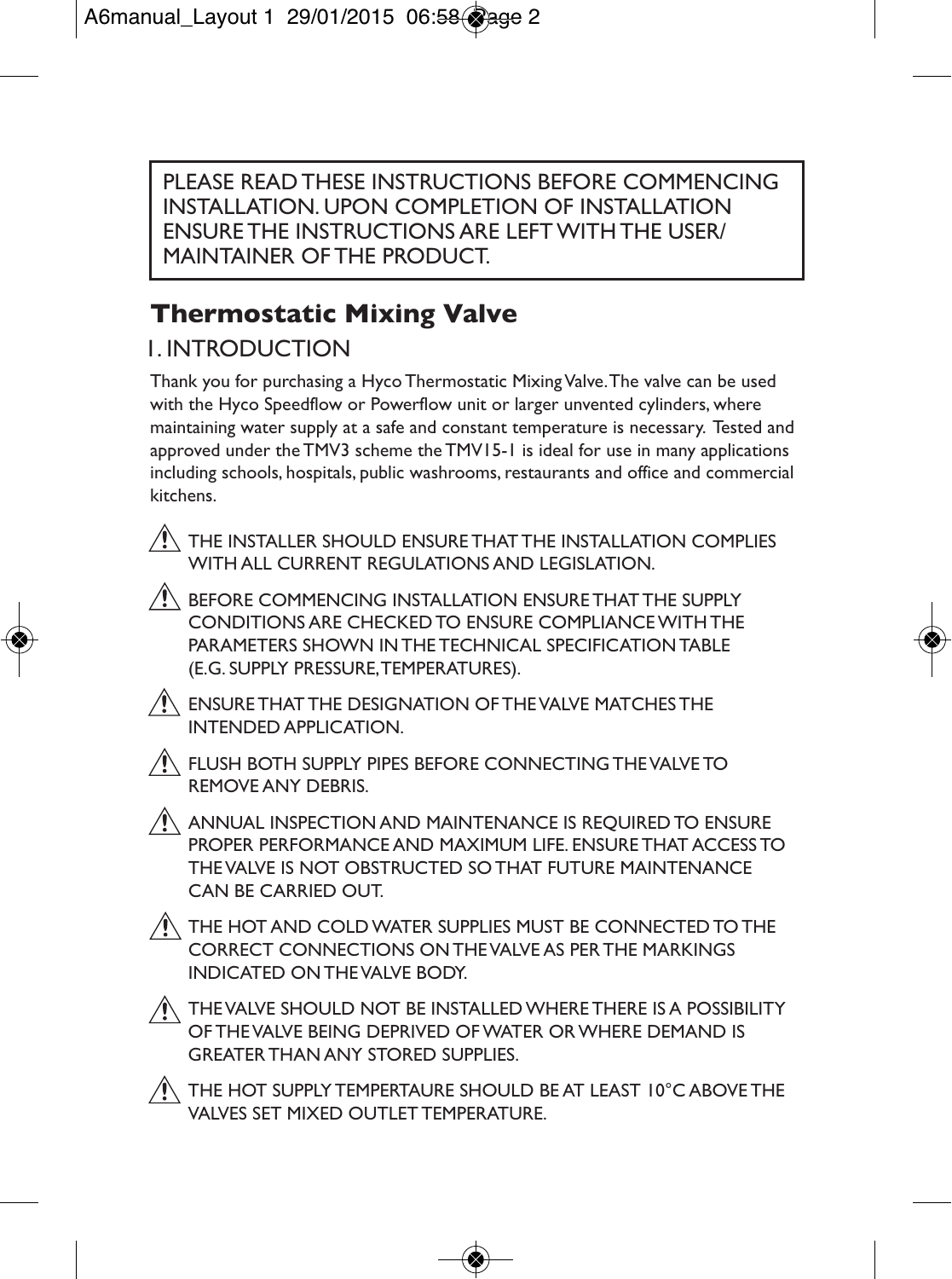## 2. APPLICATION

| <b>CODE</b>   | <b>OPERATING</b>     | <b>PRESSURE</b>              | <b>APPLICATION</b> |
|---------------|----------------------|------------------------------|--------------------|
| $HP-S$        | <b>High Pressure</b> | Shower Temperature           | 41°C               |
| HP-W          | <b>High Pressure</b> | Washbasin Temperature        | $41^{\circ}$ C     |
| $HP-B$        | <b>High Pressure</b> | <b>Bidet Temperature</b>     | $38^{\circ}$ C     |
| <b>HP-T44</b> | <b>High Pressure</b> | <b>Bath Fill Temperature</b> | $44^{\circ}$ C     |
| <b>HP-T46</b> | <b>High Pressure</b> | <b>Bath Fill Temperature</b> | $46^{\circ}$ C     |
| $LP-S$        | Low Pressure         | Shower Temperature           | $41^{\circ}$ C     |
| IP-W          | Low Pressure         | Washbasin Temperature        | $41^{\circ}$ C     |
| $LP-B$        | Low Pressure         | <b>Bidet Temperature</b>     | $38^{\circ}$ C     |

### 3. TECHNICAL SPECIFICATION / CONDITIONS FOR USE (TMV3)

| Factory temperature setting                 | $38^{\circ}$ C                                  |  |
|---------------------------------------------|-------------------------------------------------|--|
| Maximun hot inlet temperature               | $85^{\circ}$ C                                  |  |
| Outlet temperature range                    | $35^{\circ}$ C-46 $^{\circ}$ C                  |  |
| Inlet temperature range (Hot supply)        | $52^{\circ}$ C-65°                              |  |
| Inlet temperature range (Cold supply)       | $5^{\circ}$ C-20 $^{\circ}$ C                   |  |
| Minimum hot to mix differential temperature | $10^{\circ}$ C                                  |  |
| Temperature stability                       | $+/- 2°C$                                       |  |
| Maximun working pressure (Static)           | 10 Bar Max                                      |  |
| D08 working pressure range                  | Low Pressure 0.2-1 Bar<br>High Pressure 1-5 Bar |  |
| Max flow rate $(2)$ I bar differential      | 21L/Min                                         |  |

 $\hat{N}$  THEVALVE MAY PERFORM ADEQUATELY OUTSIDE THESE CONDITIONS BUT THE TMV3 SCHEME APPROVALWILL NOT APPLY. IF IT IS REQUIRED TOWORKWITH PARAMETERS OUTSIDE OF THE ABOVE,A QUALIFIED PERSON MUST CARRY OUT THEIR OWN RISK ASSESSMENT TO ENSURE THEVALVE IS STILL SUITABLE FOR USE.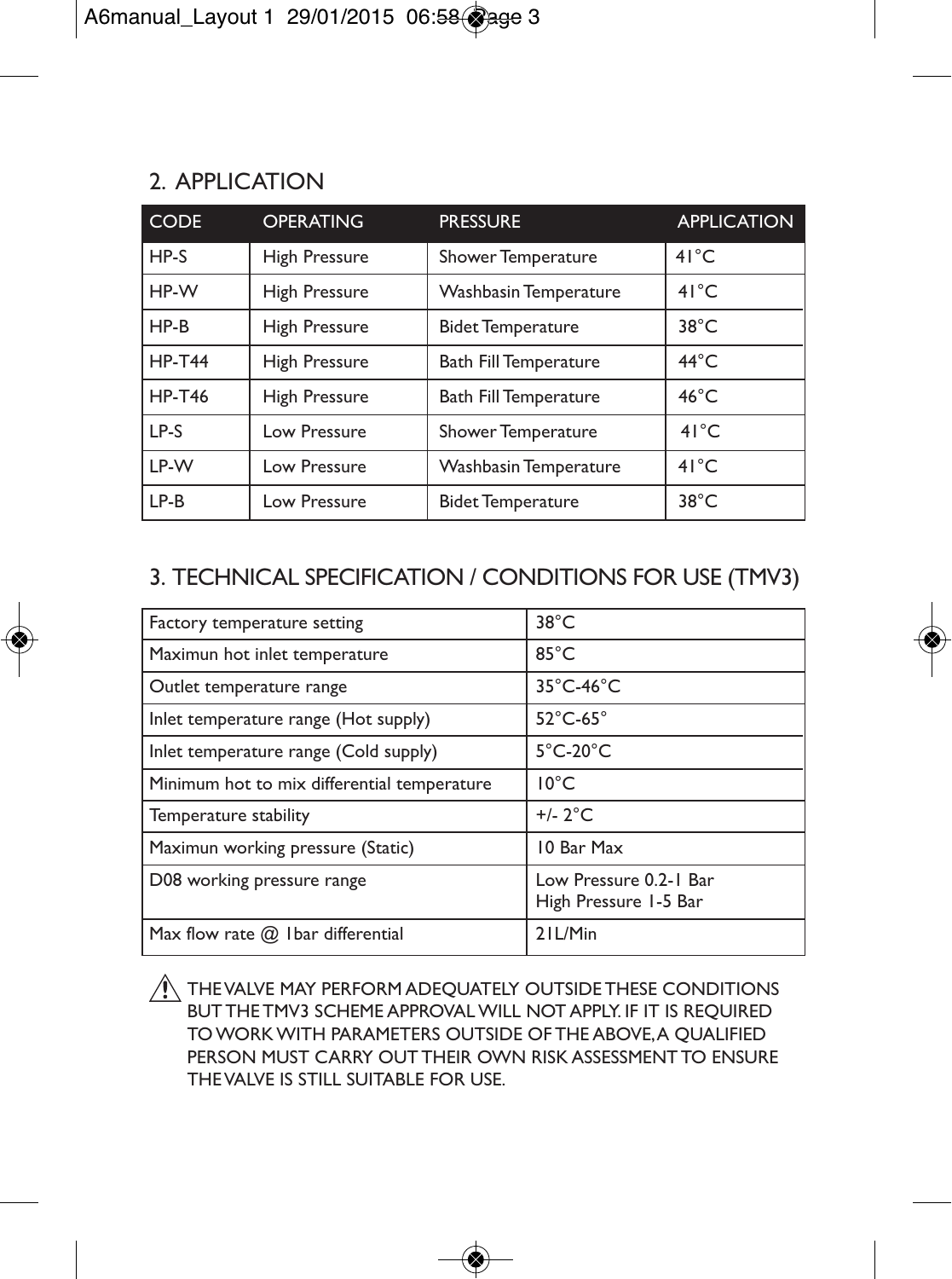## 4. INSTALLATION

- The TMV15-1 TMV3 is designed for single outlet applications however it can be used in multiple outlet applications providing the installation is carried out within the recommended parameters and the flow rate requirement of the customer is met.
- Ensure that the designation of the valve matches the intended application.
- The valve can be installed in any orientation.
- Flush both supply pipes before connecting the valve.

 $\sqrt{1}$  $\widehat{2}$ 3 4

6 5

11

DR MD)

 $(16)$   $(13)$   $(14)$   $(13)$   $(12)$ 



- 2. Locknut
- 3. Sticker
- 4. Top
- 5. O-ring
- 6. Adjusting Screw<br>7 O-ring
- O-ring
- 8. Piston
- 9. O-ring
- 10. Element
- 11. Spring
- 12. Body
- 13. Loose nut
- 14. Circlip
- 15. Check valve
- 16. Strainer
- 17. O-ring
- 18. CheckValve HSG
- 19. Olive
- 20. Nut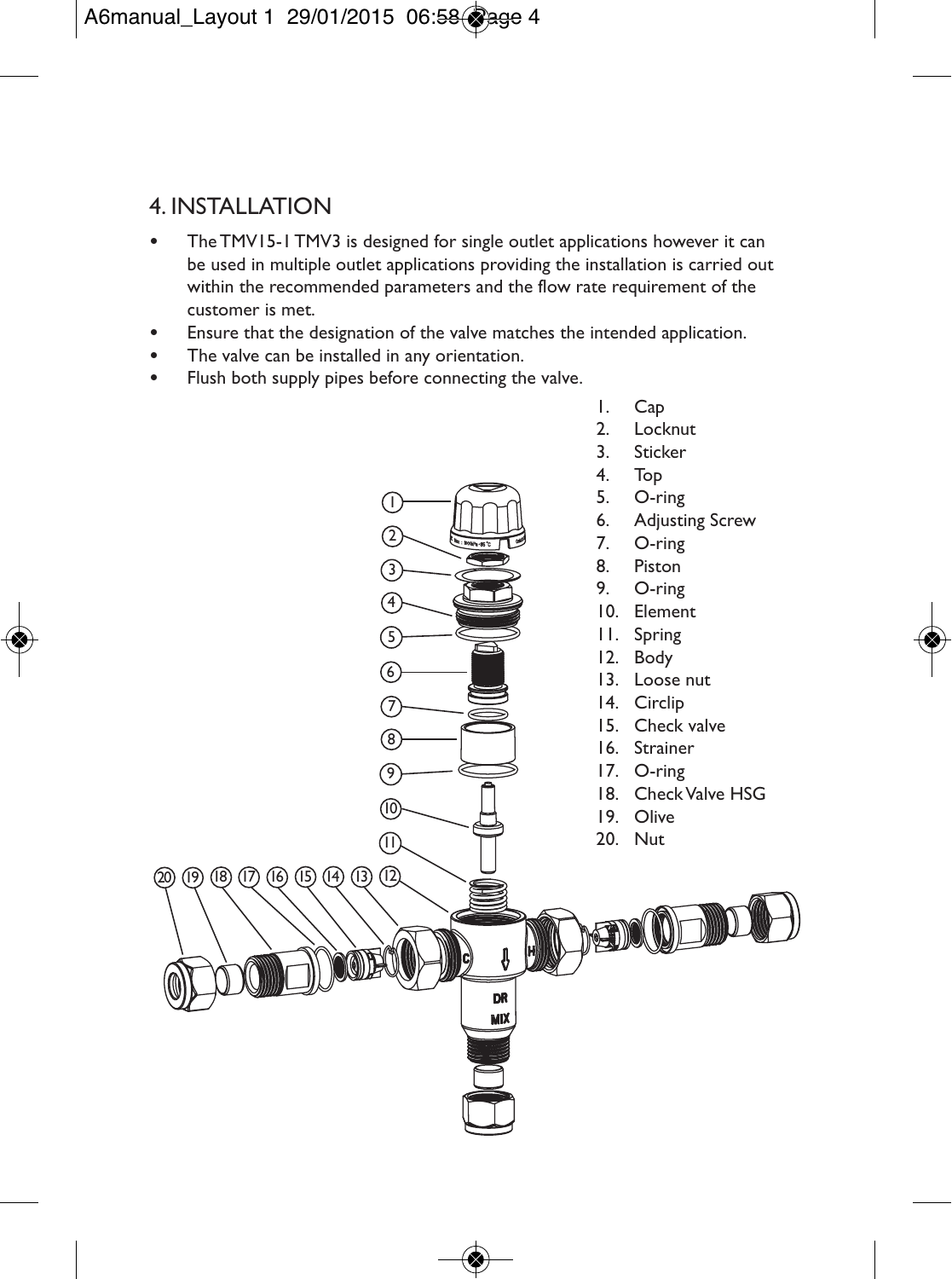

## 5. COMMISSIONING & RESETTING THE TEMPERATURE

Since the installed supply conditions may differ from those used in testing and setting the valves during final inspection and a valve may have several designations.

#### **The mixed outlet water temperature**

- Ensure that the supply pressures and temperatures are within normal operating parameters.
- Using a small flat headed screwdriver or similar tool, gently prise off the plastic cap.
- Using the moulded triangle shaped tool on the top of the cap, turn the valve clockwise to decrease or anti-clockwise to increase the temperature. A digital hand-held thermometer should be used to measure the outlet temperature correctly.
- Once the correct outlet temperature has been achieved, the valves internal mechanism should be exercised at least three times by alternately isolating the hot and cold supplies.This will cause the piston to travel its full stroke and will ensure the valve is operating correctly. If the set temperature has drifted after this operation, then the commissioning operation should be repeated.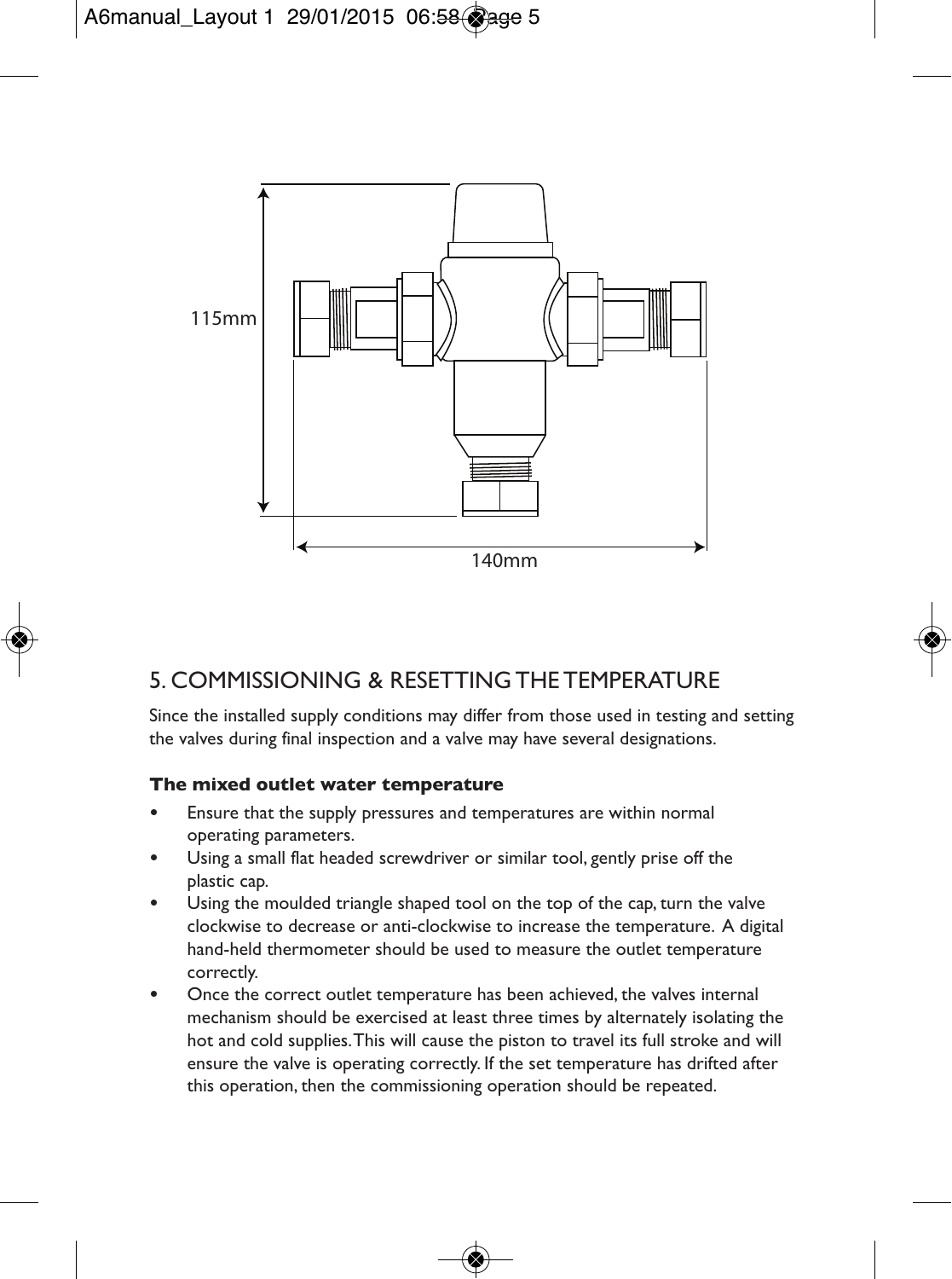#### **Fail-safe test**

Once the valve has been commissioned, a fail-safe shut off test should be performed.

- Isolate the cold supply.The flow should reduce to a trickle within a couple of seconds depending on site conditions.
- If the temperature has not altered, repeat the test for the hot supply.
- If either fail-safe function does not operate, ensure that supply pressures and temperatures are within the valves normal operating parameters. In addition, check that the hot supply temperature is at least 10°C above the valves set mixed outlet temperature i.e. hot to mix differential temperature.

## 6. MAINTENANCE

The TMV15-1 valve should be tested against the original performance results approximately 3-4 months after installation.

When testing is due the following routine performance checks should be carried out:

- Measure the mixed water temperature at the outlet.
- Carry out the cold fail-safe shut off tests by isolating the cold water supply to the thermostatic mixing valve.Wait for five seconds, if the water is still flowing check that the temperature is below 46°C.
- If there is no significant change to the set outlet temperature (2°C or less change from original setting) and the fail-safe shut off is functioning, then the valve is working correctly and the next service should be scheduled for 6-7 month time.
- If there is a significant change to the set outlet temperature (>2°C), the necessary adjustments should be made and the next service should be scheduled for 3-4 month time.
- Future in-service tests should be carried out at intervals (at least annually) set to those which previous tests have shown can be achieved with no significant changes to the set outlet temperature.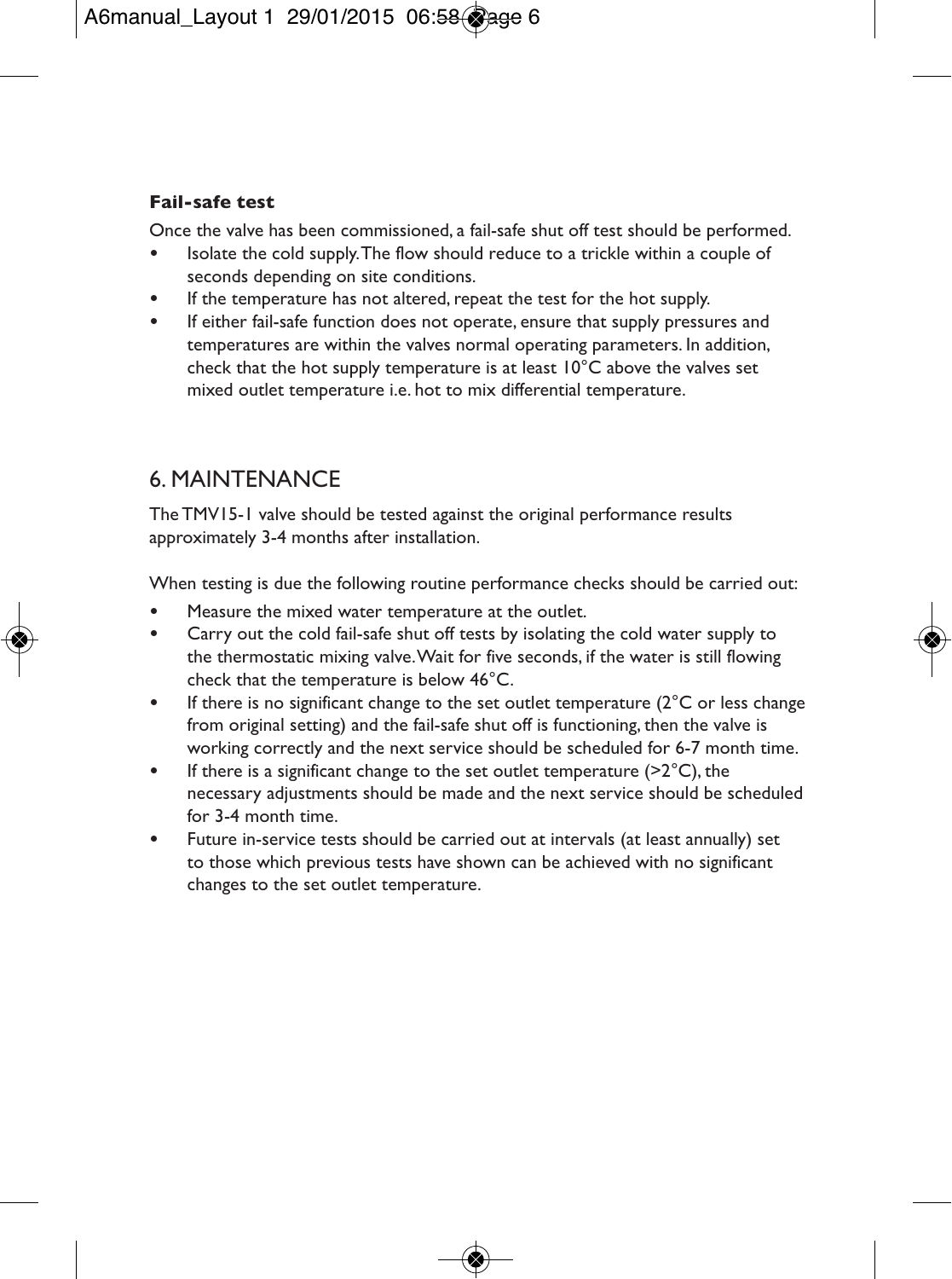## 7. CLEANING THEVALVE

- Isolate the hot and cold supplies and remove the valve body from the installation by undoing the adaptor union nuts. Make note of the orientation of the parts as they are removed so that they can be reassembled in the correct manner.
- Remove the check valves and strainers fitted in the adaptors and check for damage, rinse in clean potable water.
- To clean the internals of the main valve body, first remove the cap and then carefully remove the valve headwork by unscrewing the large hex nut (22mm spanner required).
- Slide the piston and thermostat assembly out of the valve body and clean all internal surfaces such as O-rings with a weak solution of scale remover, approved for use with potable water.
- After cleaning, reassemble the valve. Exercise, reset and test the valve as per the Commissioning and Maintenance sections.



 INSTALLATION OFWATER TEMPERATURE CONTROL PRODUCTS MUST BE PERFORMED BY QUALIFIED PERSONNEL.THE QUALIFIED INSTALLER SHOULD BE SURE THAT THE PROPER DEVICE HAS BEEN SELECTED FOR THE INSTALLTION.

 A FAULTY INSTALLATION CAN CAUSE SCALDING, SEVERE INJURY OR DEATH.

 ANNUAL INSPECTION AND MAINTENANCE IS REQUIRED TO ENSURE PROPER PERFORMANCE AND MAXIMUM LIFE ENSURE THAT ACCESS TO THEVALVE IS NOT OBSTRUCTED SO THAT FUTURE MAINTENANCE CAN BE CARRIED OUT

## 8. GUARANTEE AND SERVICE POLICY

This product is guaranteed against faulty materials and manufacture for a period of one year from the date of purchase. Hyco will in its sole discretion replace, repair or refund any faulty unit. Incorrect installation, frost damage, and the consequences of limescale deposits are excluded. Consequential costs such as labour charges or damage to fittings and surroundings are expressly excluded.